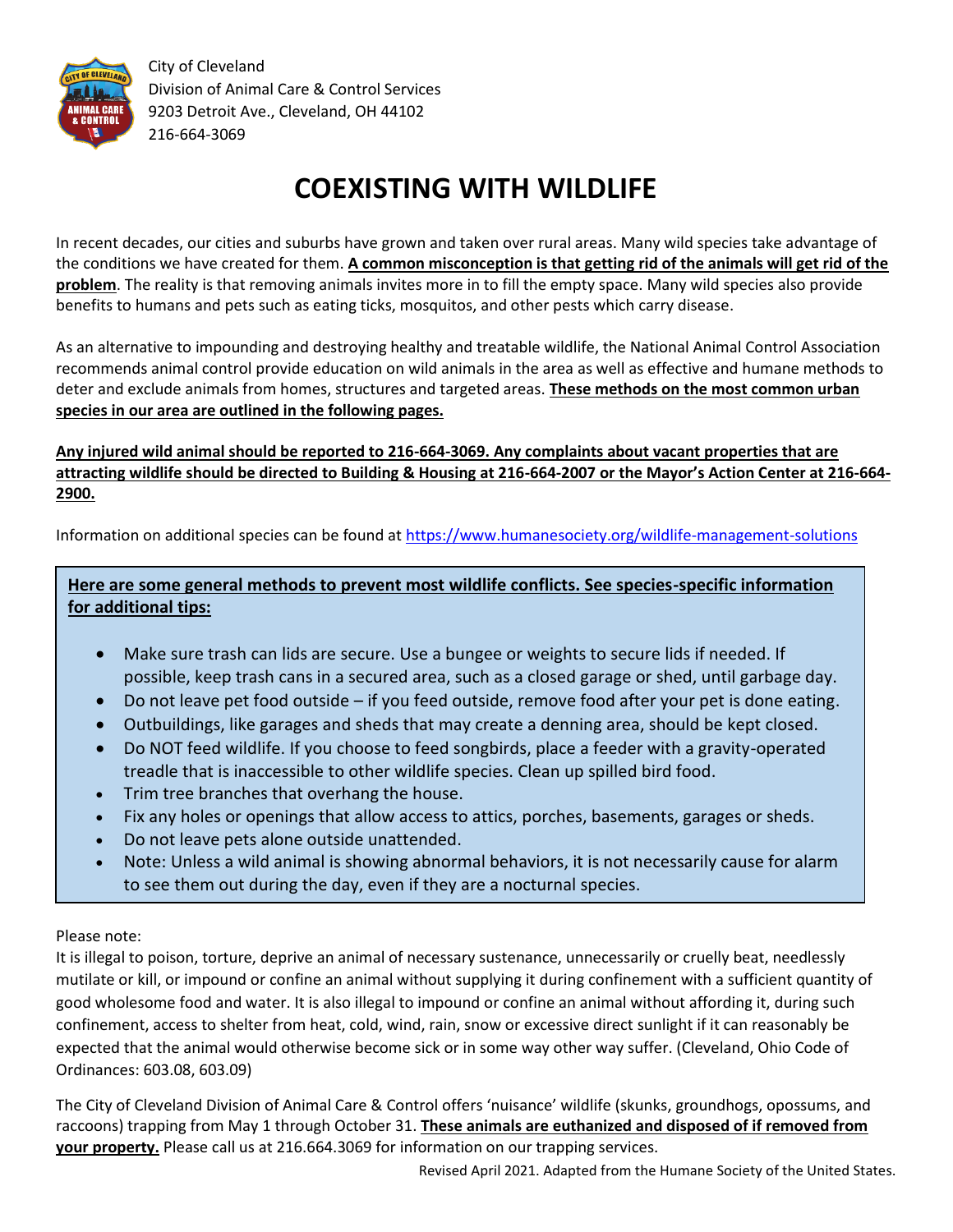## **OPOSSUMS**

Opossums are gentle creatures by nature and are not disease ridden. They keep good personal hygiene, cleaning themselves and their coats like cats. They almost never carry the rabies virus, as their internal body temperatures are too low to support the virus' growth.

## **COMMON CONFLICTS & SOLUTIONS**

### **Tolerance**

Opossum are not aggressive: their open-mouth, defensive hissing is merely a bluff to look vicious. And if that doesn't work they play dead when really scared!

If there is an opossum in the [backyard,](https://www.humanesociety.org/humane-backyard) don't worry, and just leave him be. They aren't a threat, and more than likely they will be moving on in a short while. The best way to keep them from visiting is to have tight-fitting lids on garbage cans, not to leave any pet food outside overnight and to remember to pick up any fruit that has fallen from trees.

But far from being a nuisance, opossums can be beneficial for your garden, eating snails, slugs, insects and sometimes even small rodents. They'll even clean up spilled garbage and fruit that has fallen off trees.

### **Denning**

The best way to keep opossums from denning under a deck or patio is to make sure they cannot get there in the first place by keeping any holes filled.

If you suspect a mother opossum has already moved in, wait until she leaves her den (two hours after dark is generally a safe time). Then, loosely close the opening with netting, straw or other fibrous material. This will ensure that an animal trapped inside can clear the path to escape, but one outside will not disturb the blockage to get back in.

Opossum moms take their kids wherever they go, so there is not much chance that any babies will be left behind. But always check for youngsters before closing the opening. If the hole has not been disturbed for two or three nights, it's safe to assume that no one is inside and the hole can be properly filled. For permanent exclusion we recommend putting in an "L" footer.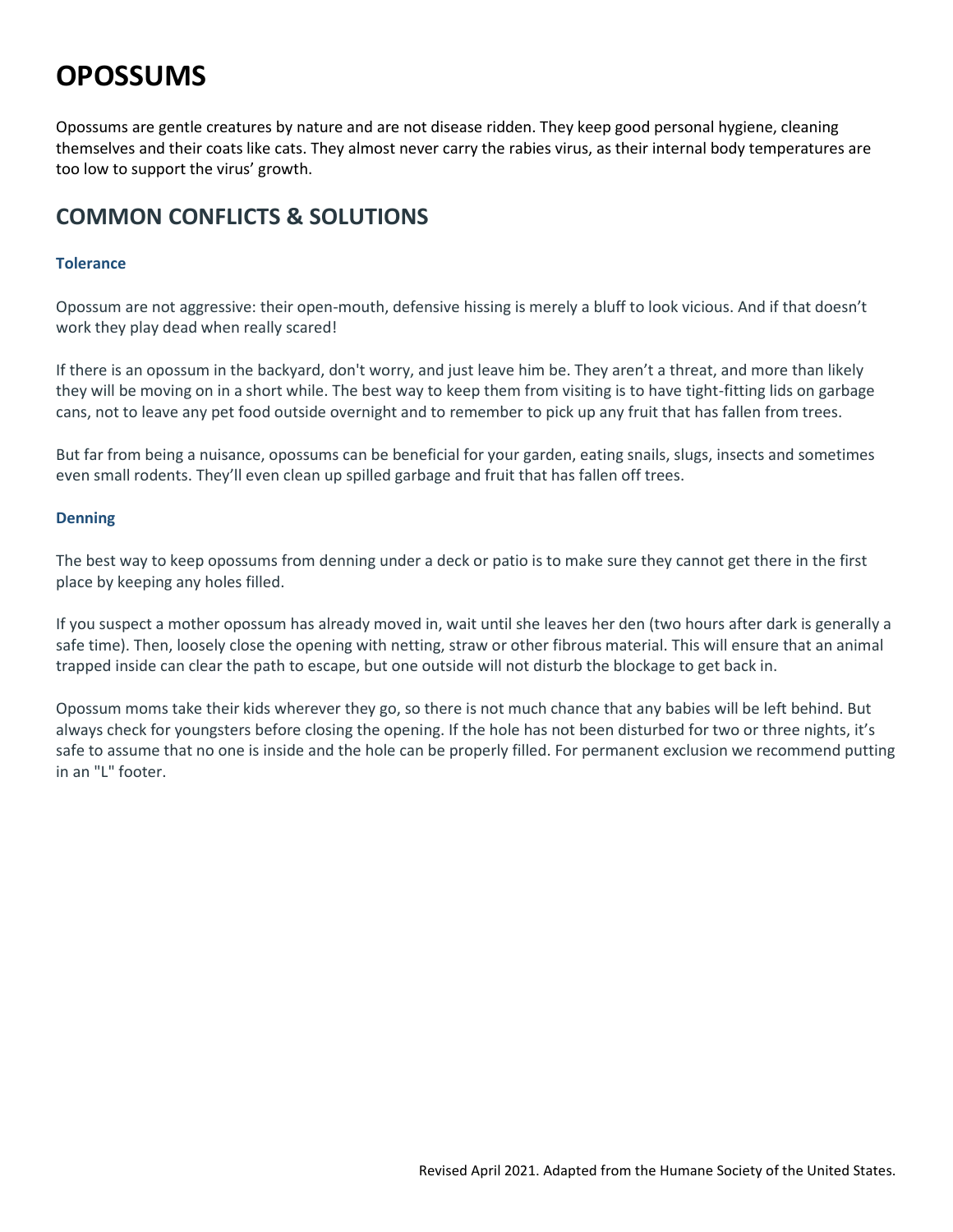# **RACCOONS**

If you see a raccoon in your yard during the day, don't panic—she is not necessarily sick or dangerous. It's perfectly normal for raccoons to be active throughout the day. She may merely be foraging longer hours to support her young, visiting a garden while the dogs are indoors, or moving to a new location. Observe the behavior of the raccoon before calling for assistance.

It isn't uncommon for a healthy raccoon to be active in the daytime, but it's highly unusual for a raccoon to be aggressive toward a person. A female may boldly defend her young, arching her back and growling or giving a loud "whoof," and perhaps lunging at a person she deems threatening. Only very rarely will a raccoon chase after someone seen as threatening.

A raccoon who appears ill or disoriented, or who engages in unprovoked aggression, may be rabid or infected with canine distemper or feline parvovirus.

## **COMMON CONFLICTS & SOLUTIONS**

### **Yards**

Raccoons can damage lawns (especially recently sodded ones) by digging for earthworms and grubs. Often they simply reach under the strips and feel around for their meal, pulling out the grubs and worms without causing any damage, but sometimes they'll tear up the sod. This is generally a short-term problem that lasts only as long as the watering does.

### **Solutions**

On small areas, try a hot sauce (capsaicin) repellent. On larger areas, a band of repellent can be applied around the perimeter, lights can be left on to confuse the raccoons or tip you off to their presence and a scaring device such as a sprinkler can be set up to frighten any approaching raccoons.

### **Gardens**

The key here is to act quickly: Step in at the first sign of raccoon damage, because one taste probably won't be enough. Raccoons like both fruits and vegetables; among their favorites are grapes and corn. They often forage just before your crops are ready to be picked, so pay extra attention just before harvesting the crop.

### **Solutions**

Set up a battery-operated radio by your crops, tuned to an all-night talk show and turn it on for a few nights. Or, set up single-strand electric [fencing](https://www.humanesociety.org/resources/fence-out-digging-animals) around areas where damage is frequent.

### **Trash**

When raccoons get into the trash it's not a raccoon problem; it's a trash problem.

### **Solutions**

- Purchase trashcans made to keep wildlife from getting inside.
- Secure the lids with bungee cords, rope tie-downs or weights.
- Take cans to the curb on the day on the day of trash pick-up rather than the night before.
- Keep cans inside a shed or garage, freeze smelly food items such as fish between pick-ups.

Revised April 2021. Adapted from the Humane Society of the United States.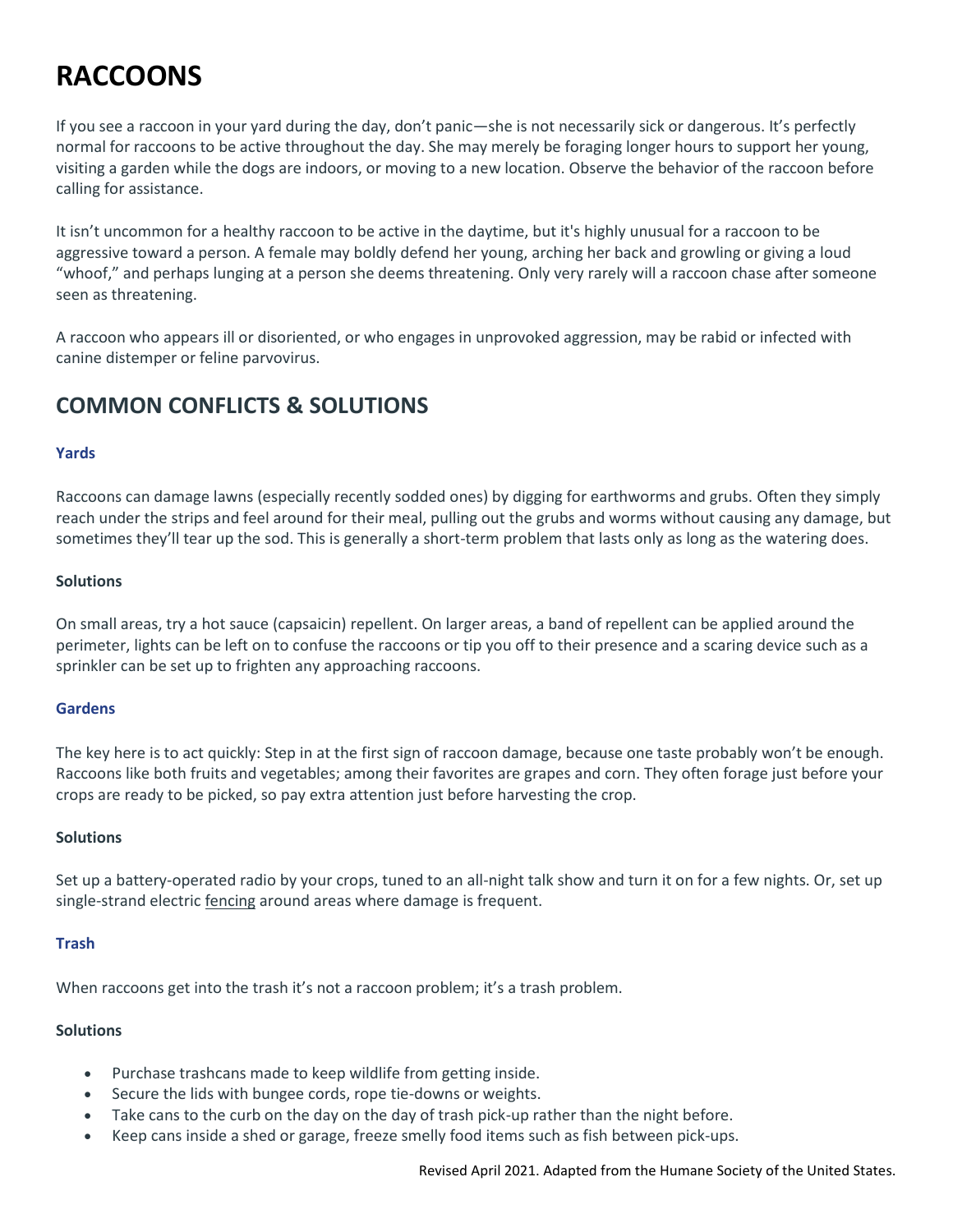## **SKUNKS**

Occasional skunk sightings in a neighborhood are not a cause for alarm. Skunks are generally easy-going and may benefit humans by eating insects and rodents. Even though skunks are mostly active at night, they sometimes look for food by day. Don't be concerned if you see an adult skunk in the daytime unless they are also showing abnormal behaviors, such as: limb paralysis, circling, boldness or unprovoked aggression, disorientation or uncharacteristic tameness.

### **COMMON CONFLICTS & SOLUTIONS**

Because of the lingering odor, and fear of being sprayed, it may be hard for some people to tolerate skunks living under a deck or shed. But skunks need shelter when they are most vulnerable (during the coldest parts of the winter and when raising young). However, skunks can be left alone and will readily move on their own accord, or you can safely encourage them to leave an area where they are not wanted.

Skunks use their powerful defense only when they or their young are threatened and cannot escape. Even then, they give warning — stamping front feet, a raised tail, hissing, short forward charges and twisting their hind end around in your direction. Move away slowly and quietly. Dogs tend to ignore these warnings, so it is important they be restrained.

### **Denning**

Any suspected skunk den should first be checked to determine if it has residents by loosely filling the hole(s) with soil, leaves, straw, crumpled paper or similar material. If a skunk is present, the animal will easily push their way out overnight and reopen the hole. If the plug remains undisturbed for 2-3 nights, it is safe to assume that the hole is unoccupied and can be filled. In the winter, you may need to give a little more time before blocking the entrance. Permanently exclude den-seeking creatures with an L-shaped footer of welded wire or similar barriers.

If a skunk is using the den, either harassment or eviction using a one-way door system is recommended. When evicting skunks, be sure that dependent young are not present. When in doubt, assume they are and use the door only after they start following their mother to forage. Leave the door in place 2-3 nights to a week to be sure the skunk has left.

Skunks who have wandered into a garage can simply be allowed to wander back out by making sure the door is open before dusk. Skunks are nocturnally active, so opening the door at dusk and closing it later in the evening is likely to be a solution to this problem. It is important to make sure the skunk has not established a den and given birth, and that any accessible foods (bags of bird seed, etc.) have been moved and secured in tightly sealed containers.

### **Harassment**

When it is safe to displace skunks, mild harassment can be very effective. This can be as simple as loosely repacking the den hole with leaves, straw, etc. to see if the skunk gets the message and moves elsewhere. If they require more persuading, adding light and noise to make a dark and quiet denning space unattractive may help as well. Make sure the skunk is not close by before setting up the disturbances.

### **Repellants**

Mild repellents, such as used kitty litter, can be placed near or inside the den to one side so the skunk has to pass them to get out; commercial or homemade capsaicin or castor oil repellents may also be tried – stronger "hot sauces" are often unnecessary and must be treated with extreme care if used. Avoid buying skunk deterrents that are based on predator urine — these products are created under inhumane conditions, and are not necessary to repel skunks effectively.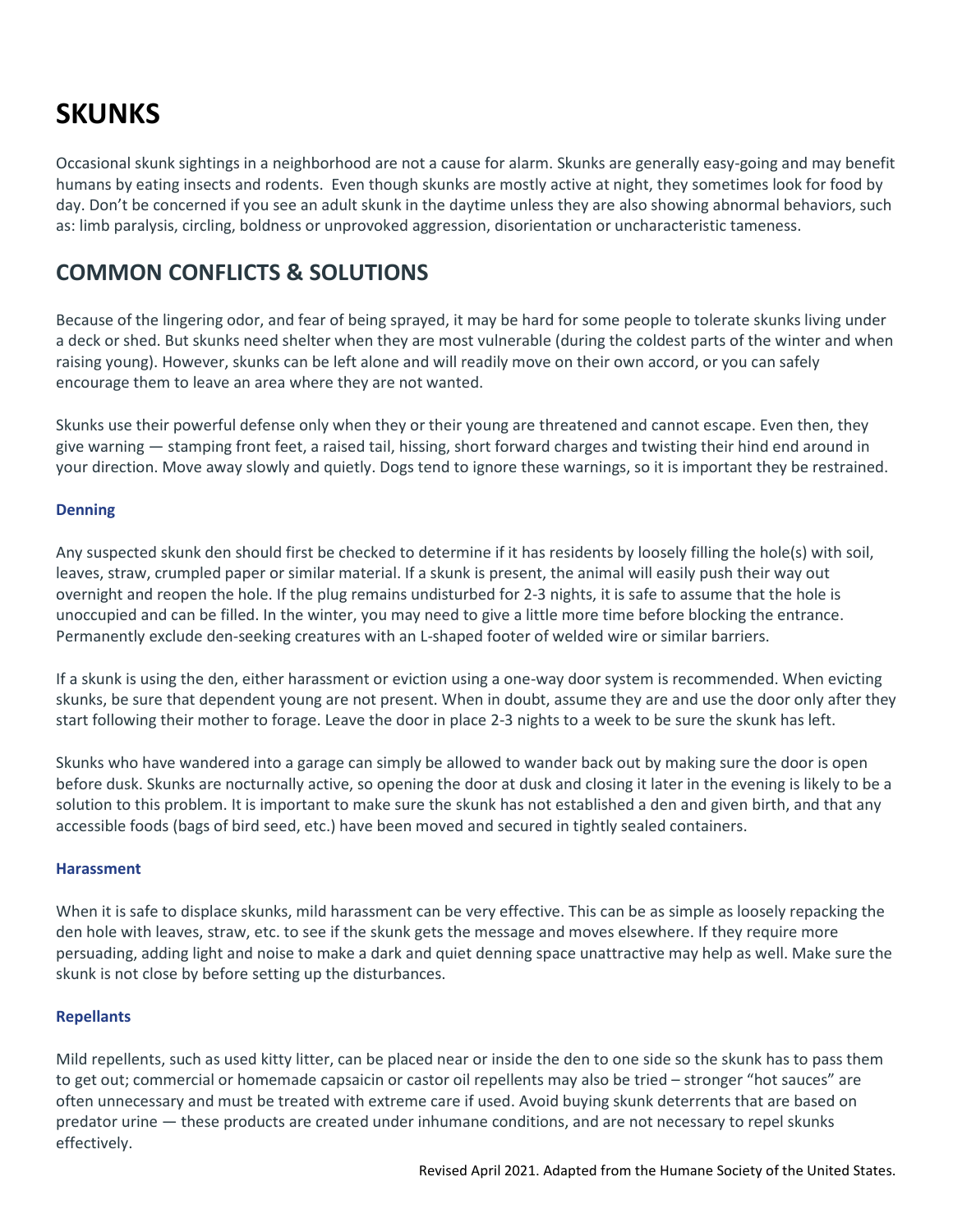# **WOODCHUCKS (aka groundhogs)**

To some, woodchucks may be simply "vermin," animals that are of no known service to humans. Just the possibility that woodchucks might cause problems one day is used as an excuse to "control" them.

Woodchucks have their own place in the ecosystem and should be accepted for that alone. Woodchucks occasionally eat garden crops and can cause considerable damage in a short period, but people and woodchucks can coexist for years without conflict. If you have a woodchuck burrow on your property and don't have any conflicts with its occupancy, you can let it be.

Woodchucks are not considered to be a significant source of any infectious disease that can be transmitted to humans. However, they can get rabies, so unprovoked attacks by woodchucks must be treated seriously as potential rabies exposures.

## **COMMON CONFLICTS & SOLUTIONS**

### **Evicting and Timing**

Where woodchuck burrows are deemed to be problems, eviction and exclusion are the recommended courses of action. There are no commercial repellents registered for use on woodchucks.

Before attempting to evict and exclude woodchucks, consider that mother woodchucks have dependent young in their burrows from late winter until spring or early summer, and late in the year woodchucks are preparing to hibernate. Evicting them during this time can be inhumane. The best time to evict woodchucks from burrows is from mid- to late summer, or between early July and late September in most areas. If you watch closely, you may actually see the young woodchucks as they first venture above-ground. If you do, you can begin your eviction about three weeks later with relative assurance that it will avoid affecting dependent offspring.

### **Closing burrows**

First, test for activity: Loosely plug all of the burrow entrances with grass clippings, newspaper, or similar material and monitor activity to determine if the burrow is currently vacant. If, after 3-5 days in clear summer weather, the material has not been disturbed, you can assume the burrow is unoccupied. Use heavy-gauge, welded fencing wire (with no larger than three-inch squares) to close burrows:

- Cut the wire into three-by-three foot sections.
- Center a section over each burrow entrance.
- Bury the fencing at least one foot deep.
- Pin it down if necessary with landscape staples.

### **Harassment**

If the burrow system is occupied, harass the residents:

- Partially dig the entrance out.
- Clear vegetation away from entrances.
- Put some harmless but strong-smelling substance just inside the entrance (such as used clumps of kitty litter).
- Loosely seal the entrance, so the smell stays inside the burrow.

Monitor the closed burrow every few days to make sure it's not still occupied; when it is clear that the burrow is empty, you can permanently seal it.